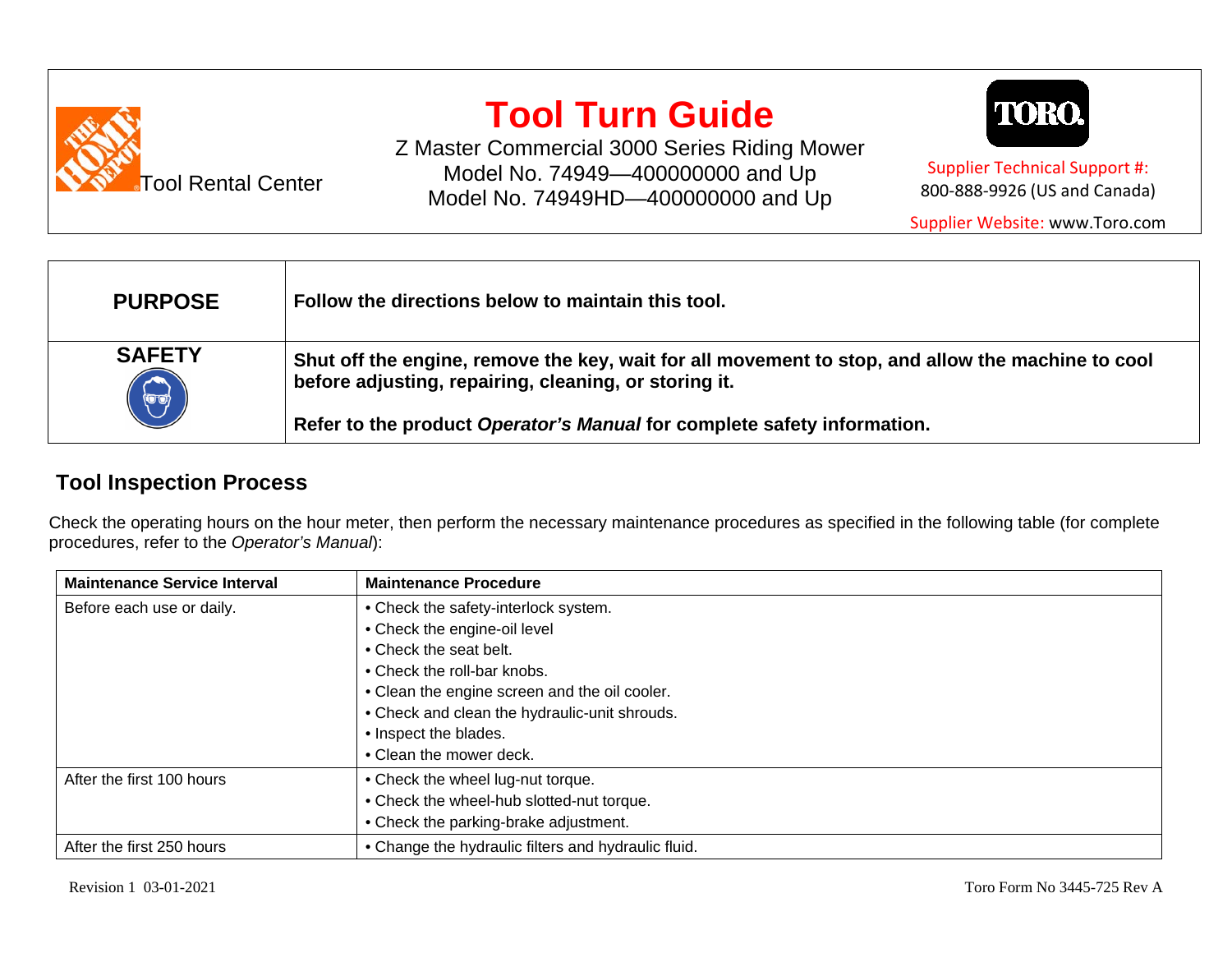| <b>Maintenance Service Interval</b> | <b>Maintenance Procedure</b>                                                                                                                    |  |
|-------------------------------------|-------------------------------------------------------------------------------------------------------------------------------------------------|--|
| Every 50 hours                      | • Check the spark arrestor (if equipped).                                                                                                       |  |
|                                     | • Check the tire pressure.                                                                                                                      |  |
|                                     | • Inspect the belts for cracks and wear.                                                                                                        |  |
|                                     | • Check the hydraulic-fluid level.                                                                                                              |  |
| Every 100 hours                     | • Lubricate the mower deck-lift pivots.                                                                                                         |  |
|                                     | • Change the engine oil.                                                                                                                        |  |
|                                     | • Replace or clean and gap the spark plug.                                                                                                      |  |
|                                     | • Check and clean the engine-cooling fins and shrouds.                                                                                          |  |
| Every 200 hours                     | • Change the engine-oil filter.                                                                                                                 |  |
| Every 250 hours                     | • Replace the primary air filter (more often in dirty or dusty conditions).                                                                     |  |
|                                     | • Check the safety air filter (more often in dirty or dusty conditions).                                                                        |  |
|                                     | • Change the hydraulic filters and hydraulic fluid when using Mobil® 1 fluid (more often in dirty or dusty conditions).                         |  |
| Every 300 hours                     | • Check and adjust the valve clearance. See an Authorized Service Dealer.                                                                       |  |
| Every 500 hours                     | • Replace the safety air filter (more often in dirty or dusty conditions).                                                                      |  |
|                                     | • Replace the fuel filter (more often in dirty or dusty conditions).                                                                            |  |
|                                     | • Check the wheel lug-nut torque.                                                                                                               |  |
|                                     | • Check the wheel-hub slotted-nut torque.                                                                                                       |  |
|                                     | • Adjust the caster-pivot bearing.                                                                                                              |  |
|                                     | • Check the parking brake adjustment.                                                                                                           |  |
|                                     | • Change the hydraulic filters and hydraulic fluid when using Toro® HYPR-OIL™ 500 hydraulic fluid (more often in<br>dirty or dusty conditions). |  |
| Monthly                             | • Check the battery charge.                                                                                                                     |  |
| Yearly                              | • Grease the pump-belt-idler arm.                                                                                                               |  |
|                                     | • Grease the front caster pivots (more often in dirty or dusty conditions).                                                                     |  |
|                                     | • Repack the front caster-wheel bearings (more often in dirty or dusty conditions).                                                             |  |
|                                     | • Lubricate the caster-wheel hubs.                                                                                                              |  |
| Yearly or before storage            | • Paint chipped surfaces.                                                                                                                       |  |
|                                     | • Check all maintenance procedures listed above before storage.                                                                                 |  |

**Important: Refer to the** *Engine Operator's Manual* **for additional maintenance procedures.**

### **Tool Cleaning Process**

Regular cleaning will increase the life span of the machine. Clean the machine after each use. Check before cleaning that the fuel tank cap is properly in place to avoid getting water in the tank. Use care when using a high-pressure washer because it can damage decals, grease seals, and the engine.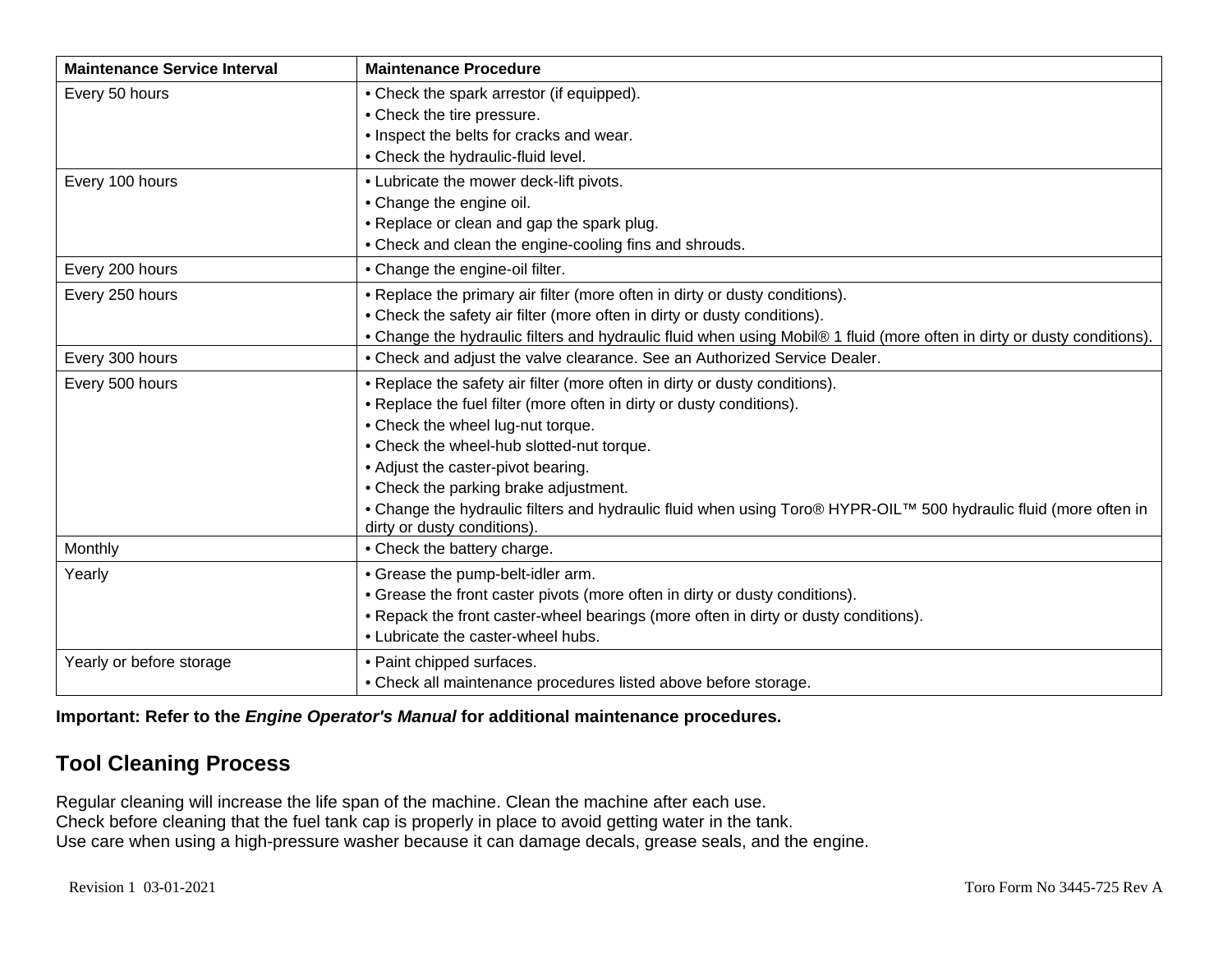

# **Spring Maintenance Guide**

Z Master Commercial 3000 Series Riding Mower Model No. 74949—400000000 and Up Model No. 74949HD—400000000 and Up



Supplier Technical Support #: 800-888-9926 (US and Canada)

Supplier Website: www.Toro.com

| <b>PURPOSE</b>        | Follow the directions below to maintain this tool.                      |  |
|-----------------------|-------------------------------------------------------------------------|--|
| <b>SAFETY</b><br>(UU) | Refer to the product Operator's Manual for complete safety information. |  |

Perform the necessary maintenance procedures as specified in the following tables (for complete procedures, refer to the *Operator's Manual*):

#### **Tool Inspection Process**

| <b>Step</b> | <b>Action</b>                                              |
|-------------|------------------------------------------------------------|
|             | Clean grass clippings and dirt from under the machine.     |
| 2           | Remove the deck drive covers and clean grass clippings.    |
| 3           | Check the condition of the deck belts and pulley bearings. |
| 4           | Check the hydraulic pump-drive belt.                       |
| 5           | Clean the engine screen and engine-oil cooler.             |
| 6           | Check the safety-interlock system.                         |
|             | Grease the front caster pivots.                            |
| 8           | Check the seat belt.                                       |
| 9           | Check the roll-bar knobs.                                  |